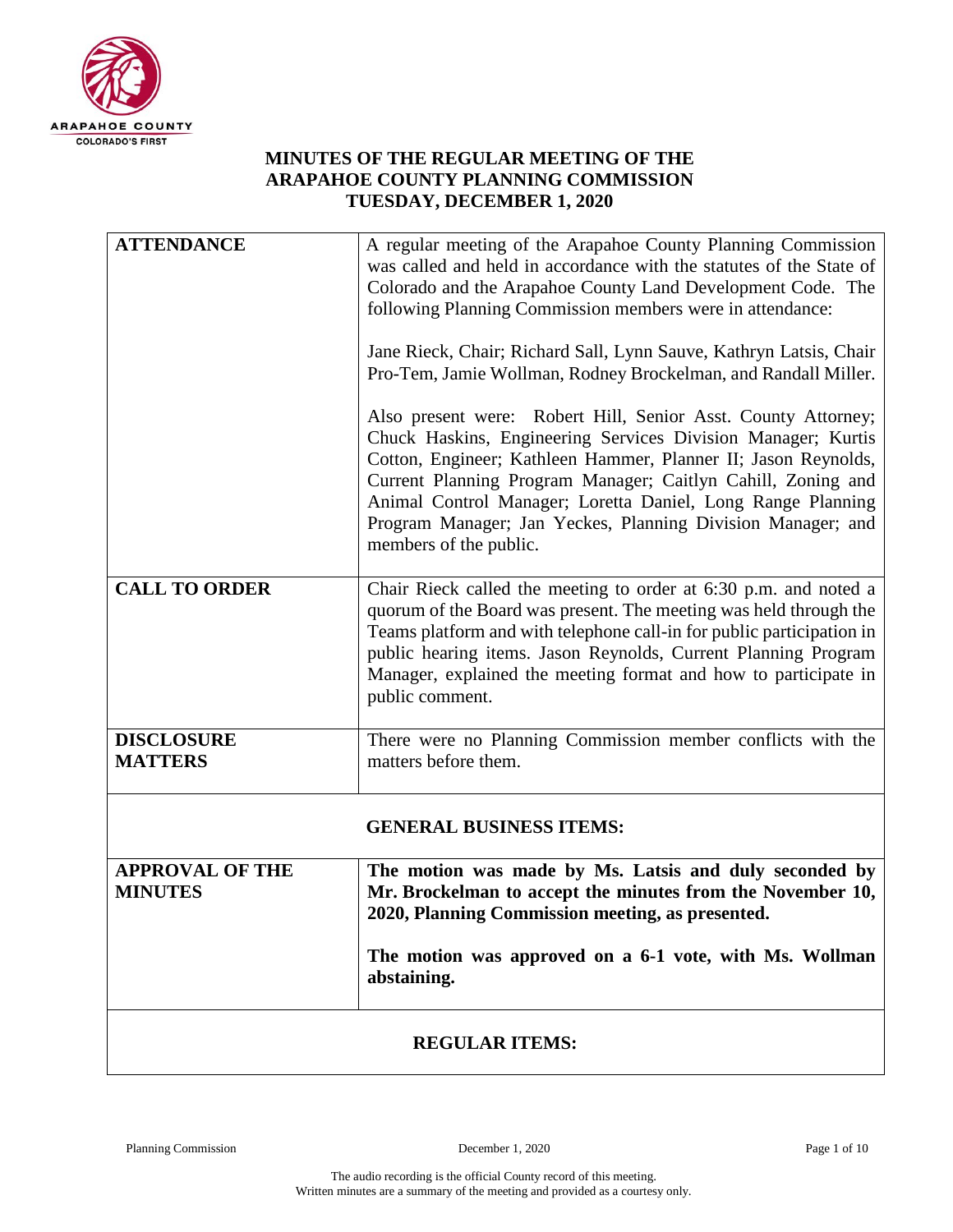| <b>ITEM1</b> | CASE NO. PP19-003, Millstone @ Columbine / Preliminary Plat<br>(PP) - Kathleen Hammer, Planner II, Public Works and<br><b>Development (PWD)</b>                                                                                                                                                                                                                                                                                                                                                                                                                                                                                                                                                                                                                                                                                                                                                                                                                                                                                                                                                                                                                                                                                                                                                                                                                                                                                                                                                                                                                                             |
|--------------|---------------------------------------------------------------------------------------------------------------------------------------------------------------------------------------------------------------------------------------------------------------------------------------------------------------------------------------------------------------------------------------------------------------------------------------------------------------------------------------------------------------------------------------------------------------------------------------------------------------------------------------------------------------------------------------------------------------------------------------------------------------------------------------------------------------------------------------------------------------------------------------------------------------------------------------------------------------------------------------------------------------------------------------------------------------------------------------------------------------------------------------------------------------------------------------------------------------------------------------------------------------------------------------------------------------------------------------------------------------------------------------------------------------------------------------------------------------------------------------------------------------------------------------------------------------------------------------------|
|              | It was noted the public hearings for Items $1 - PP19-003$ and $2 -$<br>SDPZ20-002 would be held in conjunction with each other,<br>however, separate motions would be required.                                                                                                                                                                                                                                                                                                                                                                                                                                                                                                                                                                                                                                                                                                                                                                                                                                                                                                                                                                                                                                                                                                                                                                                                                                                                                                                                                                                                             |
|              | Ms. Hammer introduced the applications and established the<br>Planning Commission's jurisdiction for the public hearings. She<br>stated legal noticing requirements were met.<br>She presented a<br>PowerPoint, a copy of which was retained for the record. She stated<br>staff recommended approval of the Preliminary Plat for 5.65 acres of<br>property located at 5977 S. Platte Canyon Rd. to create 22 lots for<br>single-family detached homes and approval of SDPZ 20-002 to<br>rezone the land to Planned Unit Development and approve the<br>Specific Development Plan with Rezoning for the proposed<br>neighborhood development. She reported the land was currently<br>zoned R-2 Residential, but was primarily agricultural in use.<br>Ms. Hammer said the proposal was generally consistent the<br>Comprehensive Plan and with densities and character of nearby<br>development. Further, she stated the proposal was suitable for the<br>transitional location at the intersection of W. Bowles Ave. and S.<br>Platte Canyon Rd. She explained that the land owned by the Denver<br>Water Board was between the property and S. Platte Canyon Rd. and<br>was developed with a trail and trailhead parking that would be<br>relocated to accommodate and appropriately align the access point<br>of the development. Ms. Hammer reviewed conditions of approval<br>recommended by staff for each case, noting that one condition was<br>finalizing annexation of the property into the Platte Canyon Water<br>and Sanitation District to provide services to the new homes. |
|              | Ms. Sauve had questions about proposed building heights and<br>building spacing and on-site open space with respect to the<br>Comprehensive Plan. She requested that open spaces be noted on<br>the site.                                                                                                                                                                                                                                                                                                                                                                                                                                                                                                                                                                                                                                                                                                                                                                                                                                                                                                                                                                                                                                                                                                                                                                                                                                                                                                                                                                                   |
|              | It was noted Jerrie Eckelberger, Jeff Carpenter, Bryan Clerico, John<br>Aldridge, and Andrew Larrick, members of the project team<br>representing the development company, the transportation engineer,<br>the architect and the home builder were present and available for<br>questions, as needed. It was also noted the LAI Design Group<br>purchased the land several years ago after an unsuccessful<br>application by K.B. Homes in 2017 for approximately 40 two-story<br>attached homes. LAI Design Group's proposal was for 22 single-<br>family detached patio homes, primarily ranch; they would like to                                                                                                                                                                                                                                                                                                                                                                                                                                                                                                                                                                                                                                                                                                                                                                                                                                                                                                                                                                        |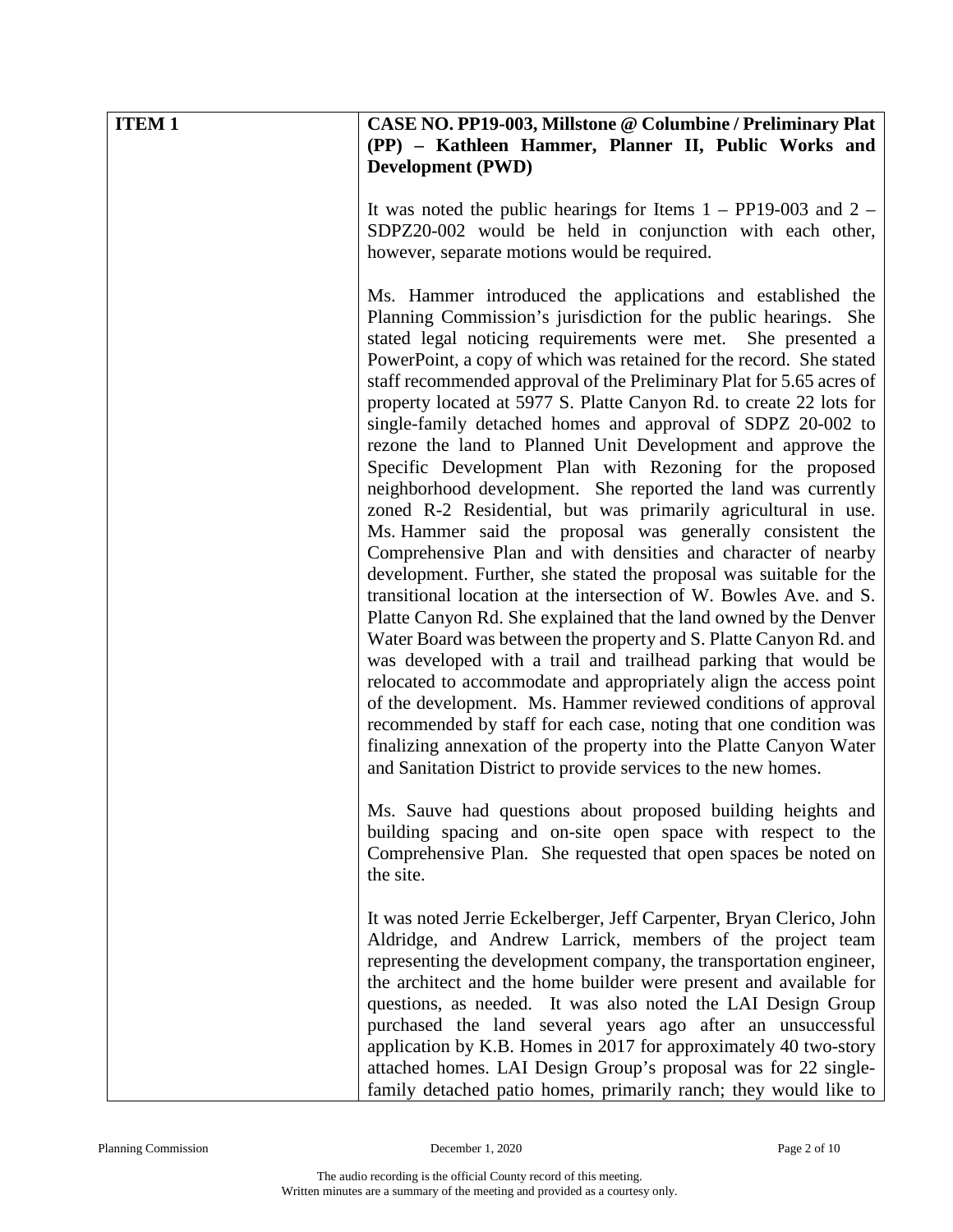| include second-story lofts above the garages for some units at a<br>height of approximately 30 feet for these two-story models.<br>Mr. Eckelberger stated that he has discussed the proposal with<br>neighboring residents. Mr. Eckelberger reported that two other<br>corners at the intersection were commercial; one corner had<br>residential to the rear of a Denver Water facility. He stated the plan<br>brought forward was intended to create a development that was<br>pleasing and compatible with the residential neighborhoods in the<br>area.                                                                                                                                                                                                                                                                                                                                                                                                                                                                                                                                                                                                                                                                                                                                                                                                                                                                                                                                                                                                                                                                                                                           |
|---------------------------------------------------------------------------------------------------------------------------------------------------------------------------------------------------------------------------------------------------------------------------------------------------------------------------------------------------------------------------------------------------------------------------------------------------------------------------------------------------------------------------------------------------------------------------------------------------------------------------------------------------------------------------------------------------------------------------------------------------------------------------------------------------------------------------------------------------------------------------------------------------------------------------------------------------------------------------------------------------------------------------------------------------------------------------------------------------------------------------------------------------------------------------------------------------------------------------------------------------------------------------------------------------------------------------------------------------------------------------------------------------------------------------------------------------------------------------------------------------------------------------------------------------------------------------------------------------------------------------------------------------------------------------------------|
| Andrew Larrick, with Adamo Homes indicated that the home prices<br>would be in the \$800,000s and \$900,000s. He said they emphasized<br>quality and were favored by homeowners who might have moved on<br>from their family homes.                                                                                                                                                                                                                                                                                                                                                                                                                                                                                                                                                                                                                                                                                                                                                                                                                                                                                                                                                                                                                                                                                                                                                                                                                                                                                                                                                                                                                                                   |
| Mr. Eckelberger noted that the property would be graded to enable<br>walking out onto a patio while minimizing the need for steps. He<br>reported the Denver Water Board had also agreed to a grading<br>proposal to minimize the need for retaining walls.                                                                                                                                                                                                                                                                                                                                                                                                                                                                                                                                                                                                                                                                                                                                                                                                                                                                                                                                                                                                                                                                                                                                                                                                                                                                                                                                                                                                                           |
| Typical architectural finishes for this builder were discussed (final<br>architecture was not part of the approval). A landscaped buffer will<br>be provided adjacent to the adjoining neighborhood. No access was<br>proposed to W. Bowles Ave. due to traffic (approximately 30,000<br>cars per day) and the road configuration and proximity of the<br>property line at this location to the intersection. The South Metro Fire<br>District had reviewed the layout of the proposed development. Based<br>on the anticipated market for the homes, the developer was not<br>expecting the development to generate many students to area<br>schools. It was noted that S. Platte Canyon Rd. was a CDOT road<br>with approximately 18,000 cars per day. LAI has worked with<br>CDOT, the City of Littleton, and the Town of Columbine Valley to<br>address site access/egress. There were concerns with turning<br>movements in proximity to the intersection unless the access to S.<br>Platte Canyon Rd. was full-movement. A combination of a right-turn<br>deceleration lane, restriping to accommodate a left-turn lane into the<br>project and accommodation of a refuge lane for left turns out of the<br>project will be provided. It was reported that CDOT had issued a<br>full-access permit based on this design. S. Platte Canyon would also<br>be widened slightly for the distance of the property frontage. The<br>LAI project team believed the proposal was in compliance with the<br>Arapahoe County Comprehensive Plan and Land Development Code<br>and was compatible with area residential development. Densities of<br>other projects in the area were noted. |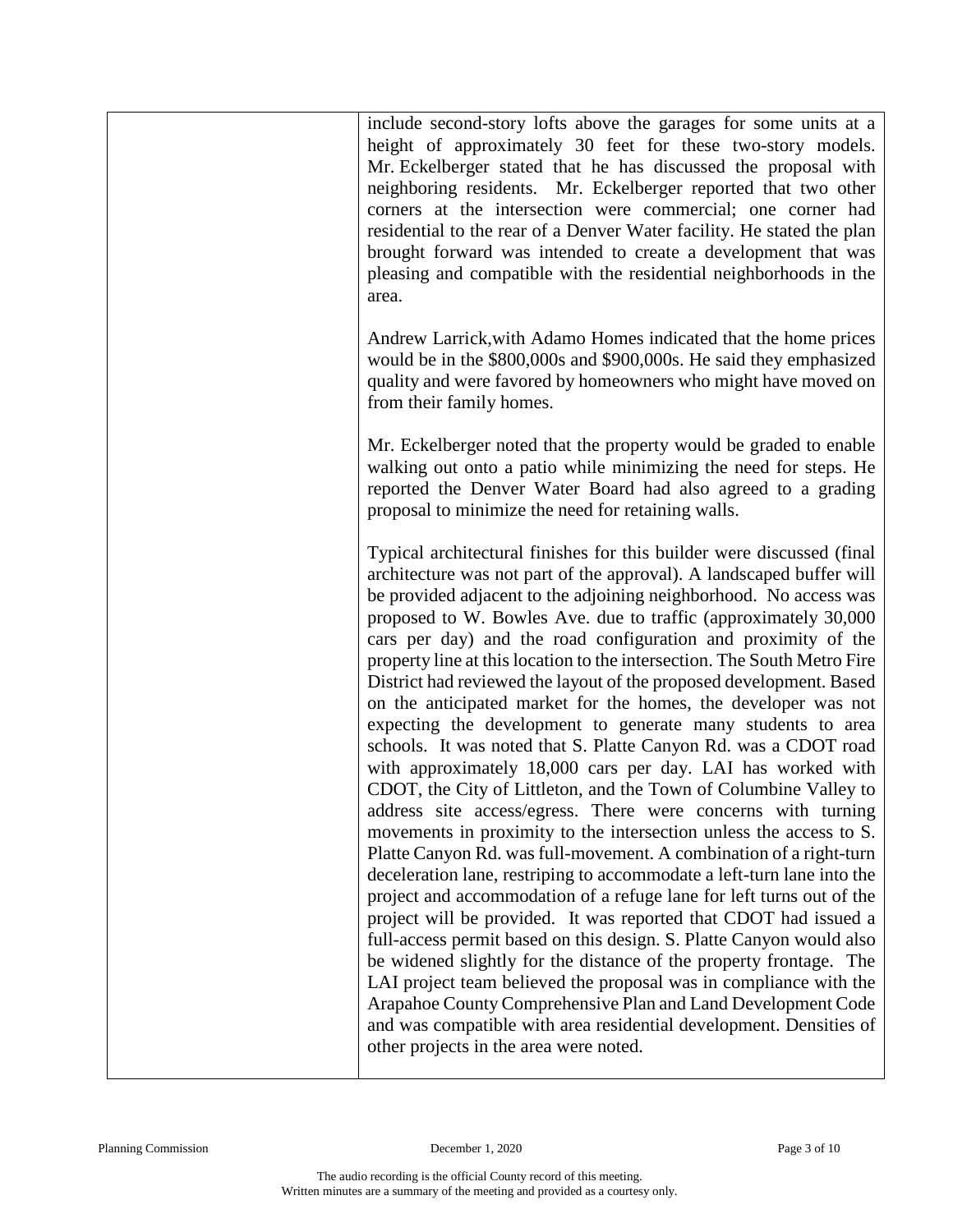| Mr. Brockelman asked about the median household price in the area<br>and the square footage of the proposed homes in this development.                                                                                                                                                                                                                                                                                                                                                                                                         |
|------------------------------------------------------------------------------------------------------------------------------------------------------------------------------------------------------------------------------------------------------------------------------------------------------------------------------------------------------------------------------------------------------------------------------------------------------------------------------------------------------------------------------------------------|
| Mr. Eckelberger believed that the Wilder Lanes development prices<br>were approximately \$1.25 million; he believed some other<br>developments were priced in the "seven figures." The proposed Wild<br>Plum development would have 200 homes in the \$2 million range.<br>He noted that the location and limited size of the property and the<br>smaller homes would not support this level of price point. The<br>building envelope would be 2,800 s.f.; the livable area was expected<br>to be in the range of $2,000$ s.f. to $2,500$ s.f. |
| Mr. Brockelman felt it was a well thought-out plan providing infill<br>development with single-family detached homes.                                                                                                                                                                                                                                                                                                                                                                                                                          |
| Ms. Sauve acknowledged their indication that they had worked with<br>the Fire District and the Sheriff's Department. She noted that the<br>driveway was 36 feet, which seemed to be intended to accommodate<br>guest parking. She asked about access and turning for waste/trash<br>pick-up trucks and fire trucks.                                                                                                                                                                                                                            |
| The traffic engineer noted that the design complied with the<br>County's private street standard. He explained a hammerhead<br>allowed turning around. The streets may be able to accommodate<br>parking along one side.                                                                                                                                                                                                                                                                                                                       |
| Ms. Wollman asked for an explanation of the refuge lane for turning<br>left out of the development.                                                                                                                                                                                                                                                                                                                                                                                                                                            |
| It was noted that residents of Wilder Lane expressed concerns about<br>cut-through traffic through their neighborhood. It was explained that<br>the design of Wilder Lane's intersection with S. Platte Canyon and<br>the alignment of the two driveways directly across from each other<br>should help to discourage that.                                                                                                                                                                                                                    |
| Ms. Rieck asked for an explanation of the percentage of open space,<br>whether the detention pond was included in the open space<br>calculation and how the detention pond would be maintained.                                                                                                                                                                                                                                                                                                                                                |
| An explanation was provided of how the 30% open space was being<br>met, the HOA would maintain the detention area, and SEMSWA and<br>other agencies with jurisdiction had reviewed the proposal.                                                                                                                                                                                                                                                                                                                                               |
| Ms. Rieck also asked about the proposal for a taller sign.                                                                                                                                                                                                                                                                                                                                                                                                                                                                                     |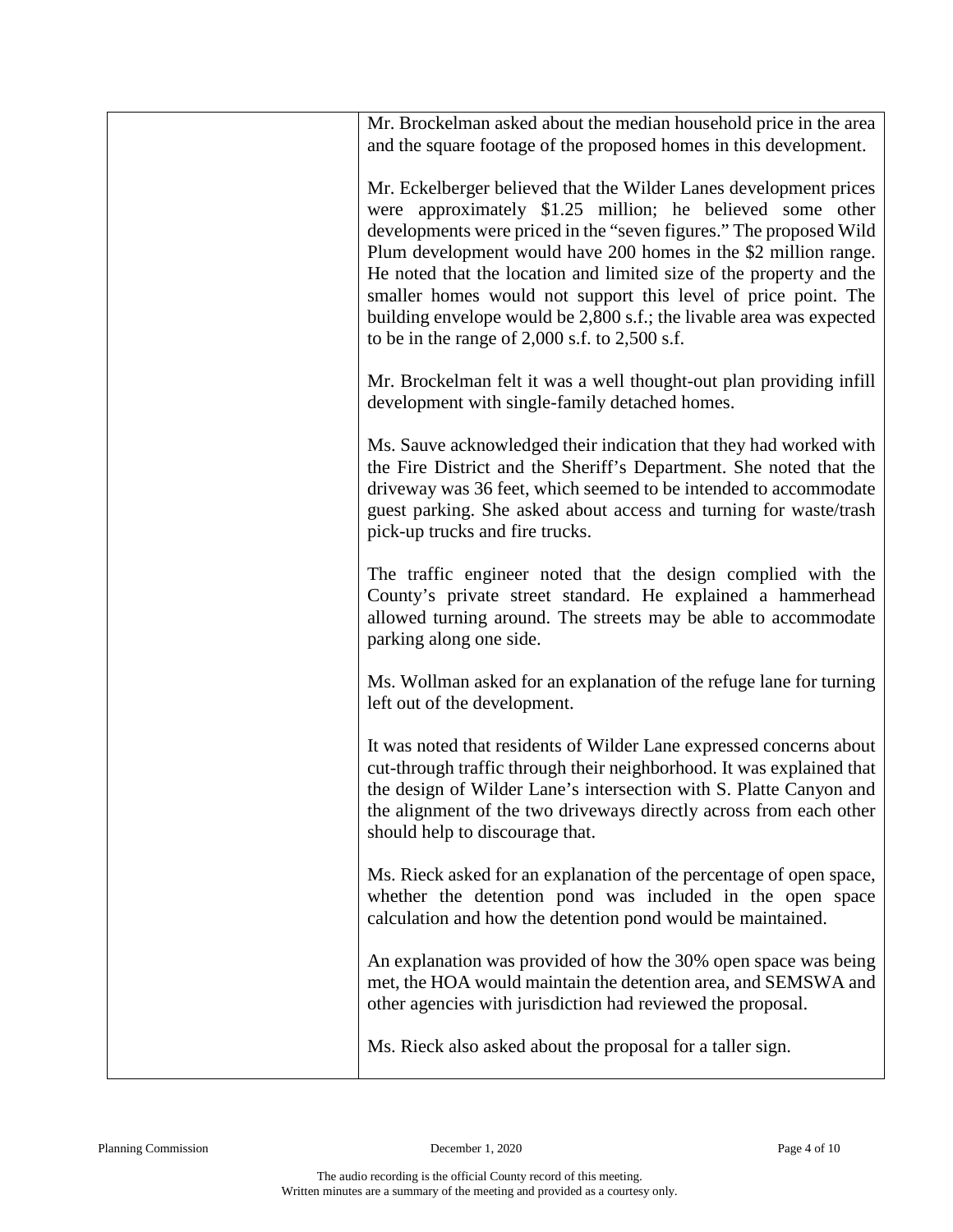| It was explained that the additional height was requested due to the<br>depth of the Denver Water property adjacent to S. Platte Canyon<br>Road.                                                                                                                                                                                                                                                                                                                                                               |
|----------------------------------------------------------------------------------------------------------------------------------------------------------------------------------------------------------------------------------------------------------------------------------------------------------------------------------------------------------------------------------------------------------------------------------------------------------------------------------------------------------------|
| Ms. Sauve asked to clarify whether the detention pond was included<br>in the open space calculation.                                                                                                                                                                                                                                                                                                                                                                                                           |
| It was explained that the Administrative Site Plan (the next step in<br>the site design) would finalize any design of the detention and<br>landscaped open space. The ASP will be held to that 3-% standard<br>even if the detention area does not qualify for inclusion.                                                                                                                                                                                                                                      |
| Ms. Rieck opened the hearing for public comments.                                                                                                                                                                                                                                                                                                                                                                                                                                                              |
| Nathan Taylor, resident of The Hamlet, had a question about trail<br>access from the adjoining neighborhood to the public trail at the SW<br>corner of the site. He also had comments about concerns with peak-<br>hour turning onto S. Platte Canyon Road.                                                                                                                                                                                                                                                    |
| Brent Kaslon, new Columbine Valley Planner replacing Phil Sieber,<br>noted additional concerns with traffic issues during the a.m. peak.<br>He would like more explanation of the road widening and refuge<br>lane, but also has concerns about crash potential from people turning<br>without an adequate gap in traffic. He would like to have a better<br>explanation of accommodating the cumulative impacts to S. Platte<br>Canyon, along with intersecting roadways to the south in Columbine<br>Valley. |
| Heidi Schapnik noted a problem with the *6 function and being able<br>to comment and suggested additional time to revisit earlier phone #s<br>in case people wanted to speak. Noted a number of concerns with the<br>road configuration and traffic levels, even with the fewer number of<br>homes in comparison to the earlier K.B. Homes proposal. She would<br>like to know how many units the property is currently zoned for; she<br>feels a buyer should accept the current zoning and density.          |
| Don Jenna, The Hamlet HOA, voiced a number of concerns and also<br>had questions about what the requirements were for the South Metro<br>Fire District. He also asked about snow storage. He felt there was<br>more fleshing out that needed to be done. He also noted that The<br>Hamlet (adjacent to this property) had home prices in the high \$700s<br>to over \$1 million.                                                                                                                               |
| Ravy Stowell, Wilder Lane resident, noted that the larger Wild Plum<br>development would also be generating considerable additional<br>traffic. He felt the cumulative impacts would create "relief valves"                                                                                                                                                                                                                                                                                                    |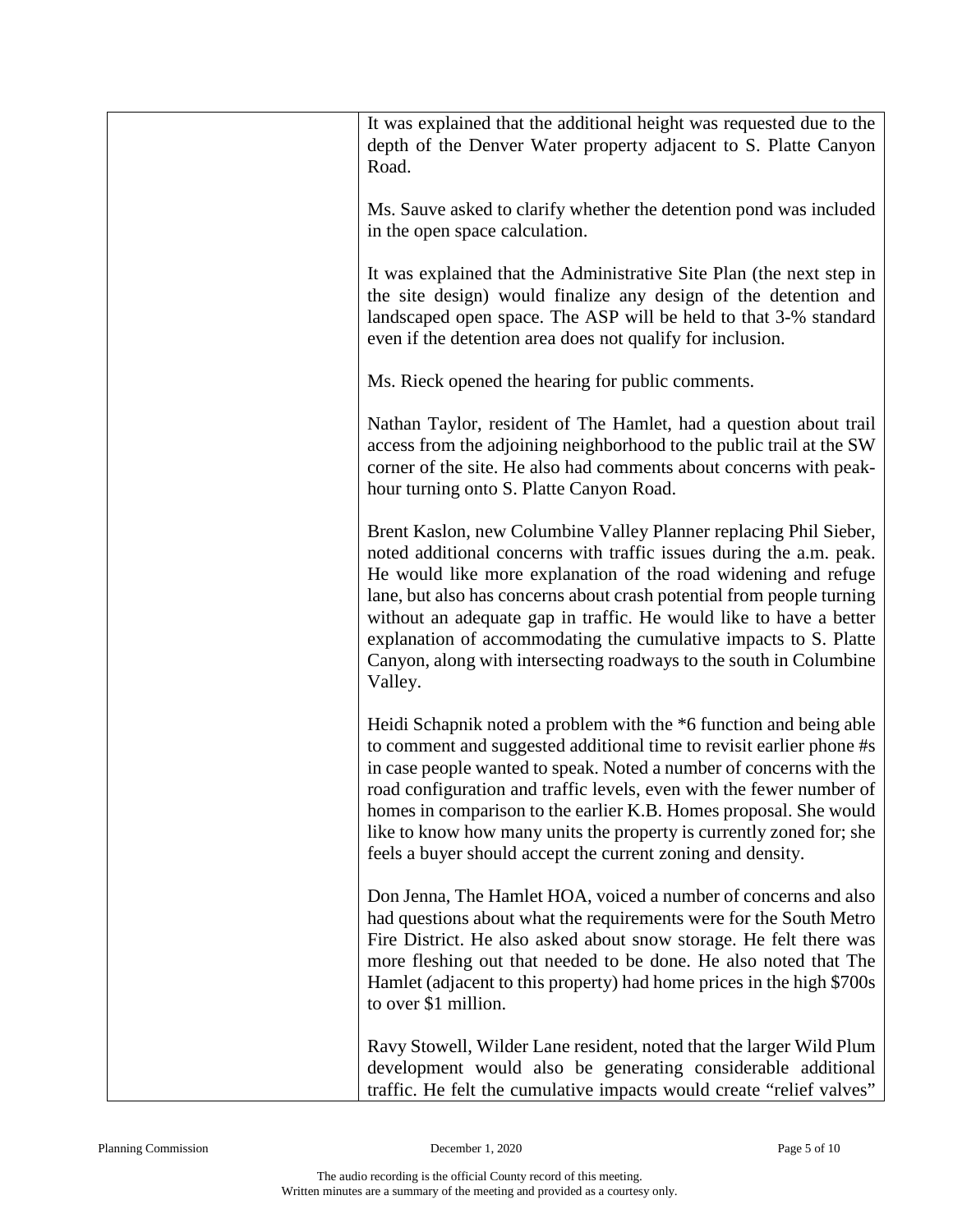| along multiple intersecting residential streets and impact residents in<br>those neighborhoods.                                                                                                                                                                                                                                                                                                                                                                                                                                                                                                                                                                               |
|-------------------------------------------------------------------------------------------------------------------------------------------------------------------------------------------------------------------------------------------------------------------------------------------------------------------------------------------------------------------------------------------------------------------------------------------------------------------------------------------------------------------------------------------------------------------------------------------------------------------------------------------------------------------------------|
| Kerry Hasegawa, Wilder Lane resident, had very similar concerns to<br>others stated, especially about traffic and cut-through. He noted<br>various commercial developments also contributing to traffic at the<br>intersection and noted pedestrians, bicycles and golf carts trying to<br>use roads near this intersection. He said service and delivery vehicles<br>also will contribute to the traffic into and out of the new<br>development.                                                                                                                                                                                                                             |
| There were no further public comments. The public hearing was<br>closed.                                                                                                                                                                                                                                                                                                                                                                                                                                                                                                                                                                                                      |
| Ms. Hammer indicated the land was currently zoned R-2, an obsolete<br>zone district, which would accommodate 20,000 s.f. lots at a density<br>of approximately two units per acre. She said the Comprehensive<br>Plan supported a density in the range of 1 to 8 units per acre and the<br>proposal was for approximately 4 units per acre.                                                                                                                                                                                                                                                                                                                                   |
| The traffic engineer and other members of the project team noted and<br>addressed a number of comments as well as impacts of traffic<br>accidents on his family members, noting that they take these<br>concerns and design needs very seriously. It was also noted that the<br>connecting trail from The Hamlet is off this property and will not be<br>affected by the new development. It was noted that all homes would<br>have two-car garages and parking space for two cars on the<br>driveways, as well as, some parking along one side of the road. The<br>plans for the off-site road improvements and traffic movement<br>controls were part of the CDOT approval. |
| Ms. Hammer also clarified that the Fire District would further review<br>the plans at the point of the Administrative Site Plan.                                                                                                                                                                                                                                                                                                                                                                                                                                                                                                                                              |
| Mr. Haskins also addressed some of the traffic issues along this<br>corridor. He acknowledged that left turns would be difficult onto S.<br>Platte Canyon, and the County was unable to guarantee that there<br>would be no cut-through traffic; however, the alignment of the<br>intersections across S. Platte Canyon and the availability of the full-<br>access movement should help to reduce the likelihood of cut-through<br>traffic. He stated the project was projected to generate 208 vehicles<br>per day with fairly low peak-hour volumes.                                                                                                                       |
| Ms. Latsis noted that, since 2017, the level of service (LOS) for left<br>turns at the intersection of S. Platte Canyon and W. Bowles had                                                                                                                                                                                                                                                                                                                                                                                                                                                                                                                                     |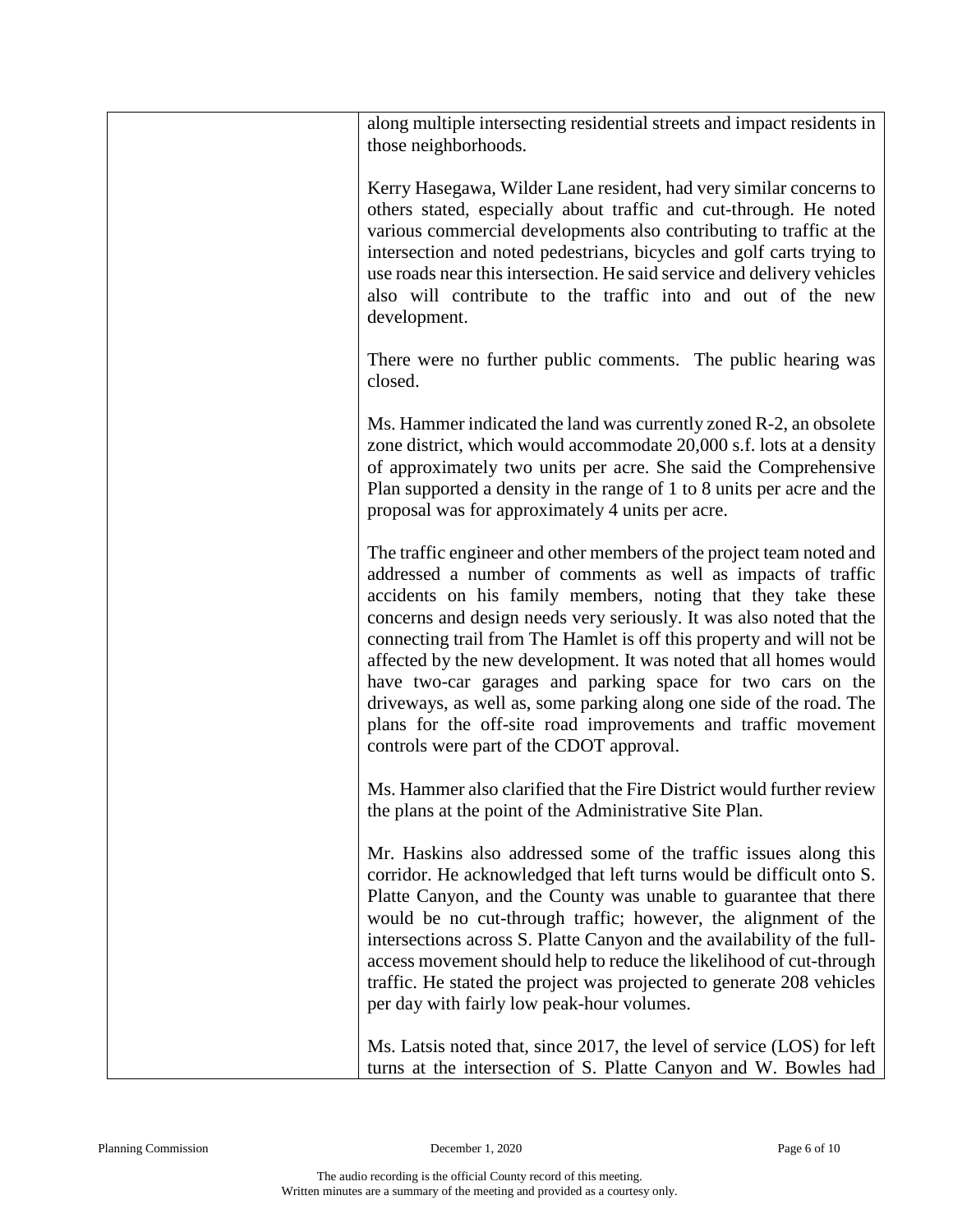| decreased from LOS D to LOS F. She asked about ability to improve<br>these conditions.                                                                                                                                                                                                                                                                                                                                                                                                           |
|--------------------------------------------------------------------------------------------------------------------------------------------------------------------------------------------------------------------------------------------------------------------------------------------------------------------------------------------------------------------------------------------------------------------------------------------------------------------------------------------------|
| Karl Packer, County Traffic Operations Manager, noted the many<br>properties and jurisdictions involved along those roads near the<br>intersection. He explained there was a project currently in design led<br>by the City of Littleton for improvements to the intersection.                                                                                                                                                                                                                   |
| Mr. Haskins stated there were currently no plans that the County was<br>aware of to widen the road, and CDOT's funding challenges would<br>likely not facilitate overall widening. He said the project had a low<br>enough contribution to the traffic that a contribution to intersection<br>improvement was not warranted.                                                                                                                                                                     |
| Mr. Sall asked whether the traffic count included parking for the trail<br>on the Denver Water Board property.                                                                                                                                                                                                                                                                                                                                                                                   |
| It was noted daily volumes of traffic for the trailhead were not<br>available, but the peak hour contributions from the trailhead were<br>very low (a couple of trips).                                                                                                                                                                                                                                                                                                                          |
| It was moved by Ms. Latsis and duly seconded by Ms. Wollman<br>in the case of PP19-003, Millstone at Columbine / Preliminary<br>Plat, that the Planning Commission reviewed the staff report,<br>including all exhibits and attachments, have listened to the<br>applicant's presentation and any public comment as presented<br>at the public hearing, and moved to recommend approval of the<br>application based on the findings in the staff report, subject to<br>the following conditions: |
| 1. Prior to signature of the final copy of these plans, the<br>applicant must address Public Works and Development<br>Staff comments and concerns.                                                                                                                                                                                                                                                                                                                                               |
| 2. Prior to approval of the final copy of a Final Plat, the<br>applicant must provide a will-serve letter for water and<br>sanitation and approval of annexation into the Platte<br><b>Canyon Water and Sanitation District.</b>                                                                                                                                                                                                                                                                 |
| 3. The applicant will meet all of South Metro Fire District<br>requirements.                                                                                                                                                                                                                                                                                                                                                                                                                     |
| of PP19-003<br><b>Millstone</b><br><b>Columbine</b><br>Approval<br>4.<br>at<br>Preliminary Plat, is contingent on the approval of<br>SDPZ20-002,<br>Columbine<br><b>Millstone</b><br>at<br><b>Specific</b><br><b>Development Plan.</b>                                                                                                                                                                                                                                                           |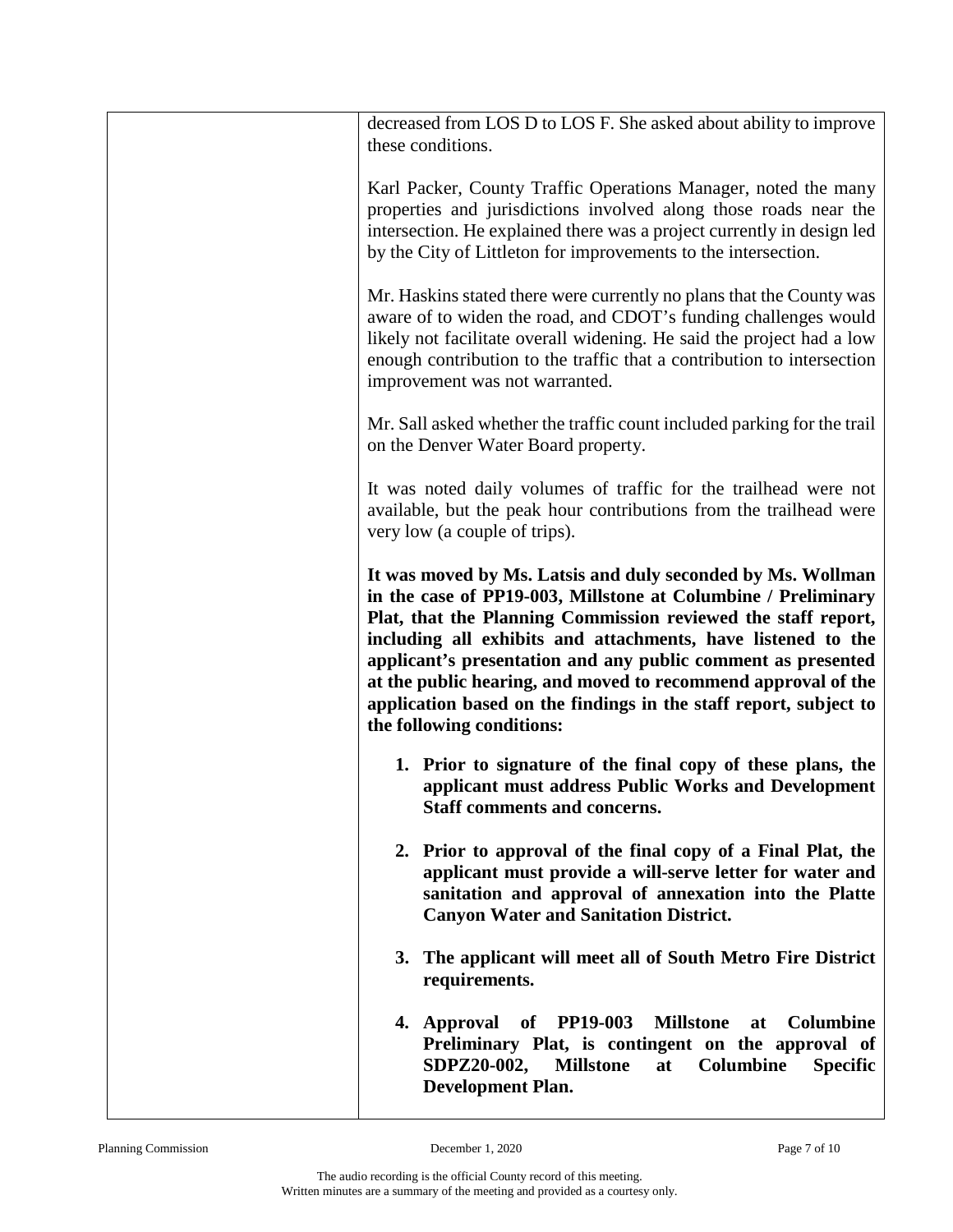|              | The vote was:                                                                                                                                                                                                                                                                                                                                                                                                                                                                                            |
|--------------|----------------------------------------------------------------------------------------------------------------------------------------------------------------------------------------------------------------------------------------------------------------------------------------------------------------------------------------------------------------------------------------------------------------------------------------------------------------------------------------------------------|
|              | Ms. Rieck, Yes; Ms. Sauve, Yes; Mr. Miller, Yes; Mr. Sall, Yes;<br>Ms. Latsis; Yes; Ms. Wollman, Yes, Mr. Brockelman, Yes.                                                                                                                                                                                                                                                                                                                                                                               |
| <b>ITEM2</b> | CASE NO. SDPZ20-002, Millstone @ Columbine / Specific<br>Development Plan with Zoning - Kathleen Hammer, Planner II,<br><b>Public Works and Development (PWD)</b>                                                                                                                                                                                                                                                                                                                                        |
|              | Staff recommend approval of rezoning 5.65 acres located at 5977 S<br>Platte Canyon Road to a Planned Unit Development for 22 single-<br>family detached homes, proposed by LAI Design Group with the<br>conditions outlined in the staff report. The presentation and public<br>comment are addressed under Item 1. The motion is addressed<br>below.                                                                                                                                                    |
|              | It was moved by Ms. Wollman and duly seconded by Ms. Latsis,<br>in case of SDPZ20-002, Millstone at Columbine / Specific<br>Development Plan, that the Planning Commission reviewed the<br>staff report, including all exhibits and attachments, have listened<br>to the applicant's presentation and any public comment as<br>presented at the public hearing, and moved to recommend<br>approval of the application based on the findings in the staff<br>report, subject to the following conditions: |
|              | 1. Prior to signature of the final copy of these plans, the<br>applicant must address Public Works and Development<br><b>Staff comments and concerns.</b>                                                                                                                                                                                                                                                                                                                                                |
|              | 2. The applicant will meet all of South Metro Fire District<br>requirements.                                                                                                                                                                                                                                                                                                                                                                                                                             |
|              | 3. The applicant will provide a pedestrian connection at the<br>northeast corner of the site to the Platte Canyon/Bowles<br>intersection.                                                                                                                                                                                                                                                                                                                                                                |
|              | 4. The applicant will enter into a maintenance agreement<br>with South Suburban Parks and Recreation and Denver<br><b>Water Board.</b>                                                                                                                                                                                                                                                                                                                                                                   |
|              | 5. Prior to approval of the final copy of a Final Plat, the<br>applicant must provide a will-serve letter for water and<br>sanitation and approval of annexation into the Platte<br><b>Canyon Water and Sanitation District.</b>                                                                                                                                                                                                                                                                         |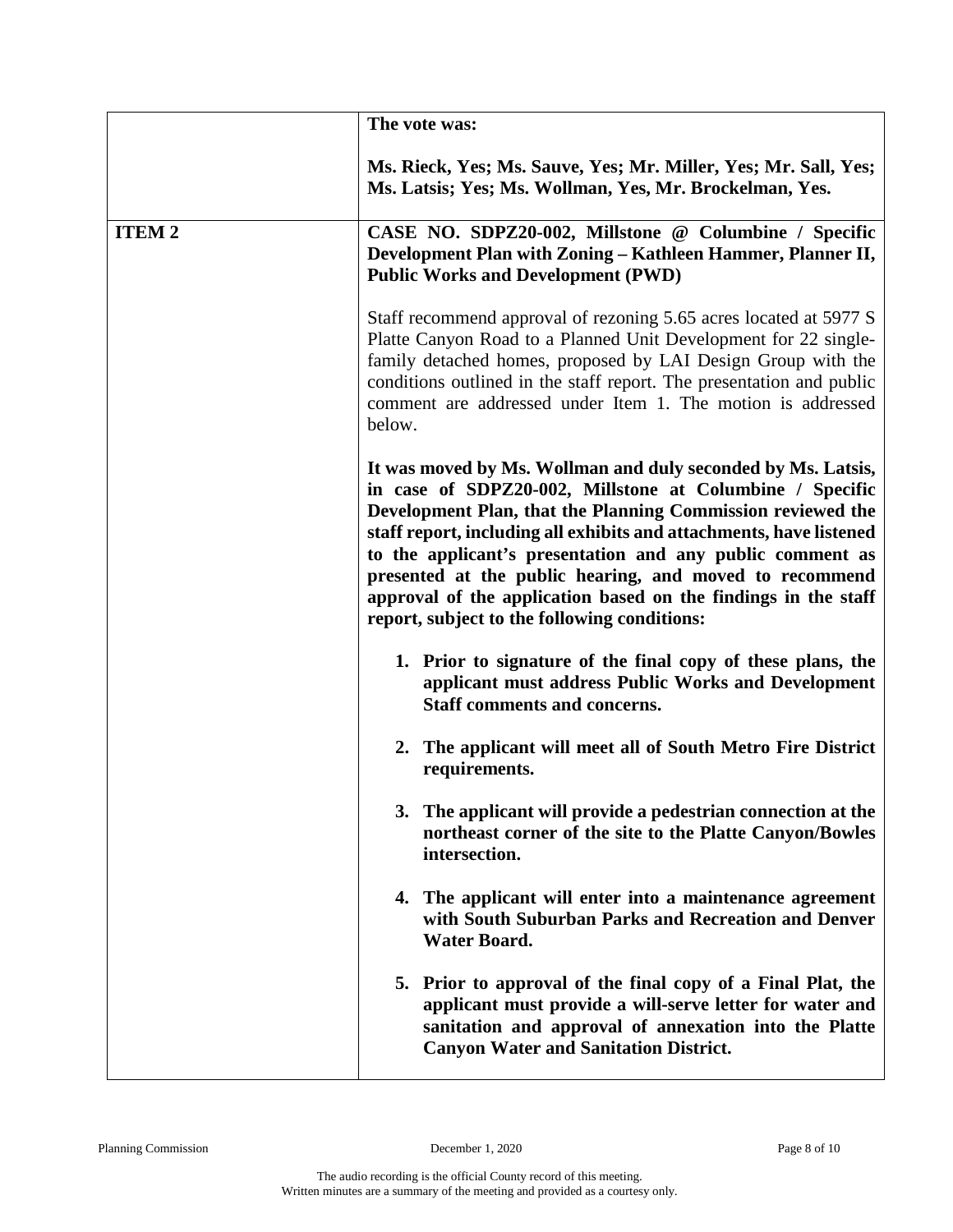|               | Ms. Sauve asked about including a new condition #6 to clarify that<br>the SDP would include no less than 30% open space. Ms.                                                                                                                                                                                                                                                                                                                                                                                                                                                                                                                                                                                                                                                                                                                                                                                                                                                                                                                                                                                                                      |
|---------------|---------------------------------------------------------------------------------------------------------------------------------------------------------------------------------------------------------------------------------------------------------------------------------------------------------------------------------------------------------------------------------------------------------------------------------------------------------------------------------------------------------------------------------------------------------------------------------------------------------------------------------------------------------------------------------------------------------------------------------------------------------------------------------------------------------------------------------------------------------------------------------------------------------------------------------------------------------------------------------------------------------------------------------------------------------------------------------------------------------------------------------------------------|
|               | Hammer noted that the plan was currently drafted to state 30%.                                                                                                                                                                                                                                                                                                                                                                                                                                                                                                                                                                                                                                                                                                                                                                                                                                                                                                                                                                                                                                                                                    |
|               | Mr. Hill agreed with Ms. Hammer and noted that all material<br>representations were included in approval by the Board of County<br>Commissioners, so he felt that was covered.                                                                                                                                                                                                                                                                                                                                                                                                                                                                                                                                                                                                                                                                                                                                                                                                                                                                                                                                                                    |
|               | Ms. Sauve withdrew her suggested change.                                                                                                                                                                                                                                                                                                                                                                                                                                                                                                                                                                                                                                                                                                                                                                                                                                                                                                                                                                                                                                                                                                          |
|               | The vote was:                                                                                                                                                                                                                                                                                                                                                                                                                                                                                                                                                                                                                                                                                                                                                                                                                                                                                                                                                                                                                                                                                                                                     |
|               | Ms. Rieck, Yes; Ms. Sauve, Yes; Mr. Miller, Yes; Mr. Sall, Yes;<br>Ms. Latsis; Yes; Ms. Wollman, Yes; Mr. Brockelman, Yes.                                                                                                                                                                                                                                                                                                                                                                                                                                                                                                                                                                                                                                                                                                                                                                                                                                                                                                                                                                                                                        |
| <b>ITEM 3</b> | CASE NO. LDC19-002, Billboards and Off-Premise Signs /<br>Land Development Code (LDC) Amendment - Kathleen<br>Hammer, Planner II, Public Works and Development (PWD)                                                                                                                                                                                                                                                                                                                                                                                                                                                                                                                                                                                                                                                                                                                                                                                                                                                                                                                                                                              |
|               | Ms. Hammer established that the Planning Commission had<br>jurisdiction for the public hearing; legal noticing requirements of the<br>Land Development Code were met. The staff report, exhibits and<br>presentations are part of the public hearing record. Ms. Hammer<br>presented the proposal to update the billboard and off-premise sign<br>regulations of the Land Development Code under the County-<br>initiated LDC19-002. She outlined the purpose and need of the<br>updated regulations and outlined the changes that would be<br>accomplished if the amendment was approved as presented. She<br>addressed a moratorium that was adopted by the BOCC and extended<br>several times to facilitate the consideration of the amendment before<br>accepting any new applications. She stated the moratorium was<br>scheduled to expire January 7, 2021. Ms. Hammer shared the<br>process to evaluate possible changes and to draft the proposed<br>changes, including referrals for comments and public outreach.<br>Ms. Sauve stated she wanted to commend staff on a long project, and<br>it seemed there had been no stone unturned. |
|               | Ms. Wollman noted a typo in E.3., on page $6$ – believe it should read<br>"one sign adjacent to each residential subdivision" (missing word<br>"subdivision").                                                                                                                                                                                                                                                                                                                                                                                                                                                                                                                                                                                                                                                                                                                                                                                                                                                                                                                                                                                    |
|               | Ms. Rieck opened the hearing for public comment. There were no<br>public comments. The public hearing was closed.                                                                                                                                                                                                                                                                                                                                                                                                                                                                                                                                                                                                                                                                                                                                                                                                                                                                                                                                                                                                                                 |